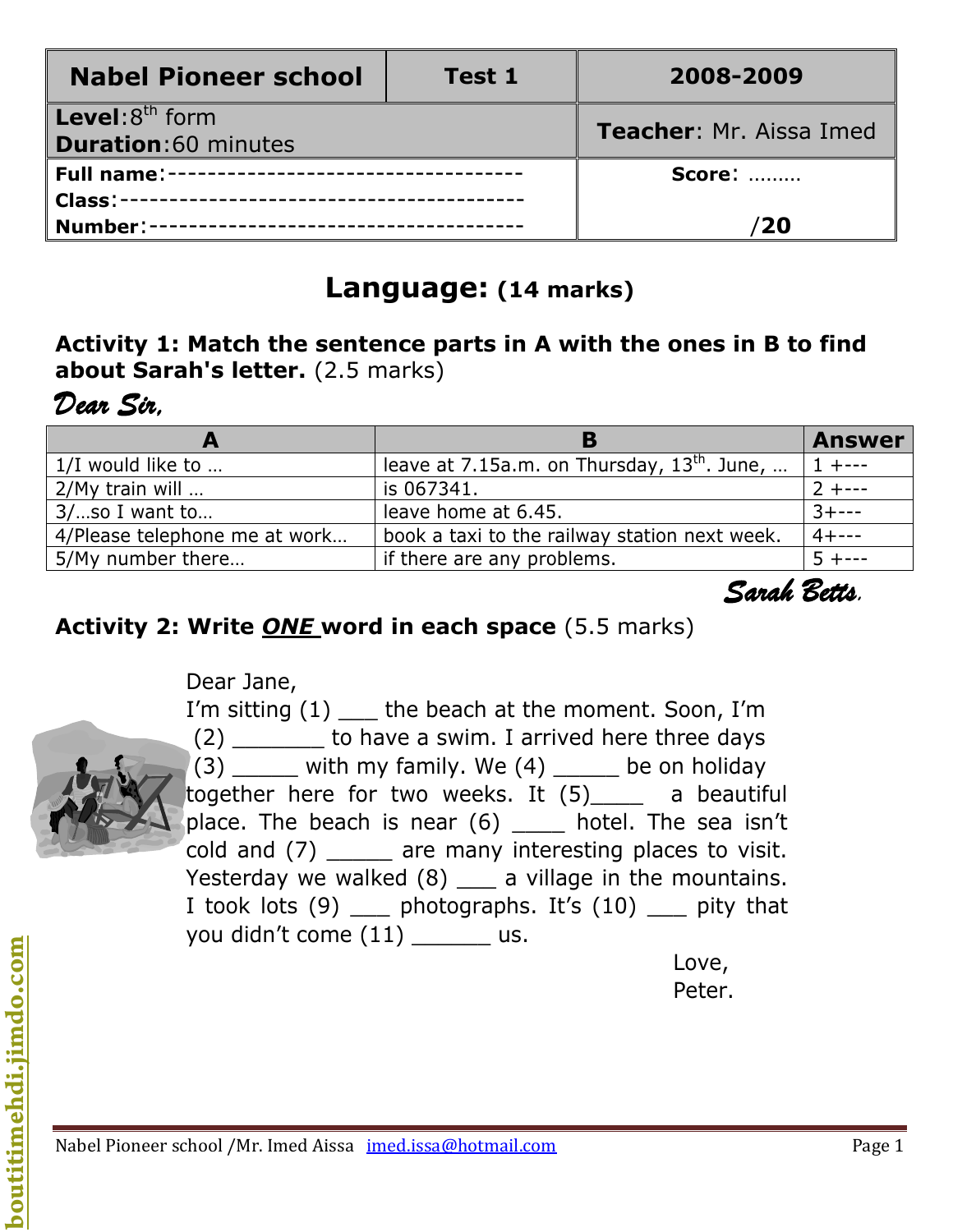# **Activity 3: Circle the right alternative.** (3.5 marks)

**Jim:** Hello.

**Susan:** Hello. Can I speak to Jim, please?

**Jim:** (Myself/Himself/Speaking).

**Susan:** Hi, Jim. This is Susan. How are you doing these days?

**Jim:** Good. What's up?

**Susan**: Are you (busy /free/lazy) on Friday evening?

**Jim**: No, I'm free. (Why/and you/when)?

**Susan:** Would you like to have dinner together?

**Jim:** Sounds good. When would you like (meet me /meeting/to meet)?

**Susan:(** When/How/What time) about 7:00?

**Jim:** 7:00 is fine. (Where/Why/What time)?

**Susan:** Why don't we meet in front of Antico's Italian Restaurant?

**Jim**: Sounds good. See you (then/there/here).

**Susan:** Great. Bye.

# **Activity 4: Complete with A,B or C.** (2.5 marks)

1. Anne and Julie \_\_\_\_\_\_ to London last week. **A** go **B** come **C** went 2. They \_\_\_\_\_\_\_\_\_\_\_ to go by train. **A** thought **B** decided **C** felt 3. It \_\_\_\_\_\_\_\_\_\_ two hours to get there. **A** got **B** took **C** had 4. They went to a café \_\_\_\_\_ lunch. **A** to **B** for **C** by 5. They \_\_\_\_\_\_ home at 6 o'clock. **A** come **B** coming **C** arrived

Nabel Pioneer school /Mr. Imed Aissa imed.issa@hotmail.com entitled and a second Page 2



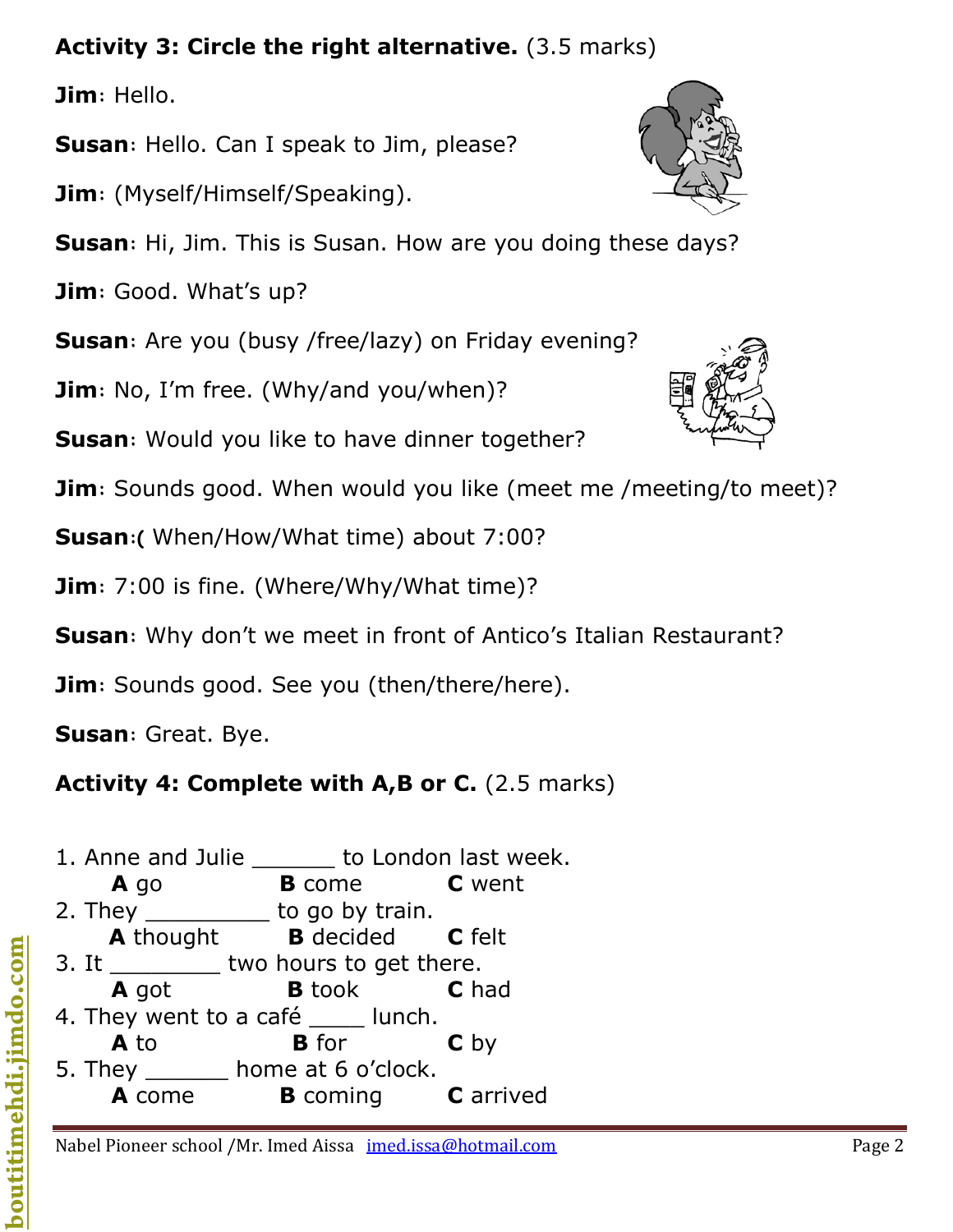# **Listening:** (6 marks)

**Listen and:** 

A/ Draw the clock hands. (1.5 marks)

**B/ Write the years in the spaces provided** .(1.5 marks)

**C /Circle the stressed syllable.** (1.5 marks)

**D/ Write (S) for similar or (D) for different.** (1.5 marks)



Nabel Pioneer school /Mr. Imed Aissa imed.issa@hotmail.com entitled and all page 3